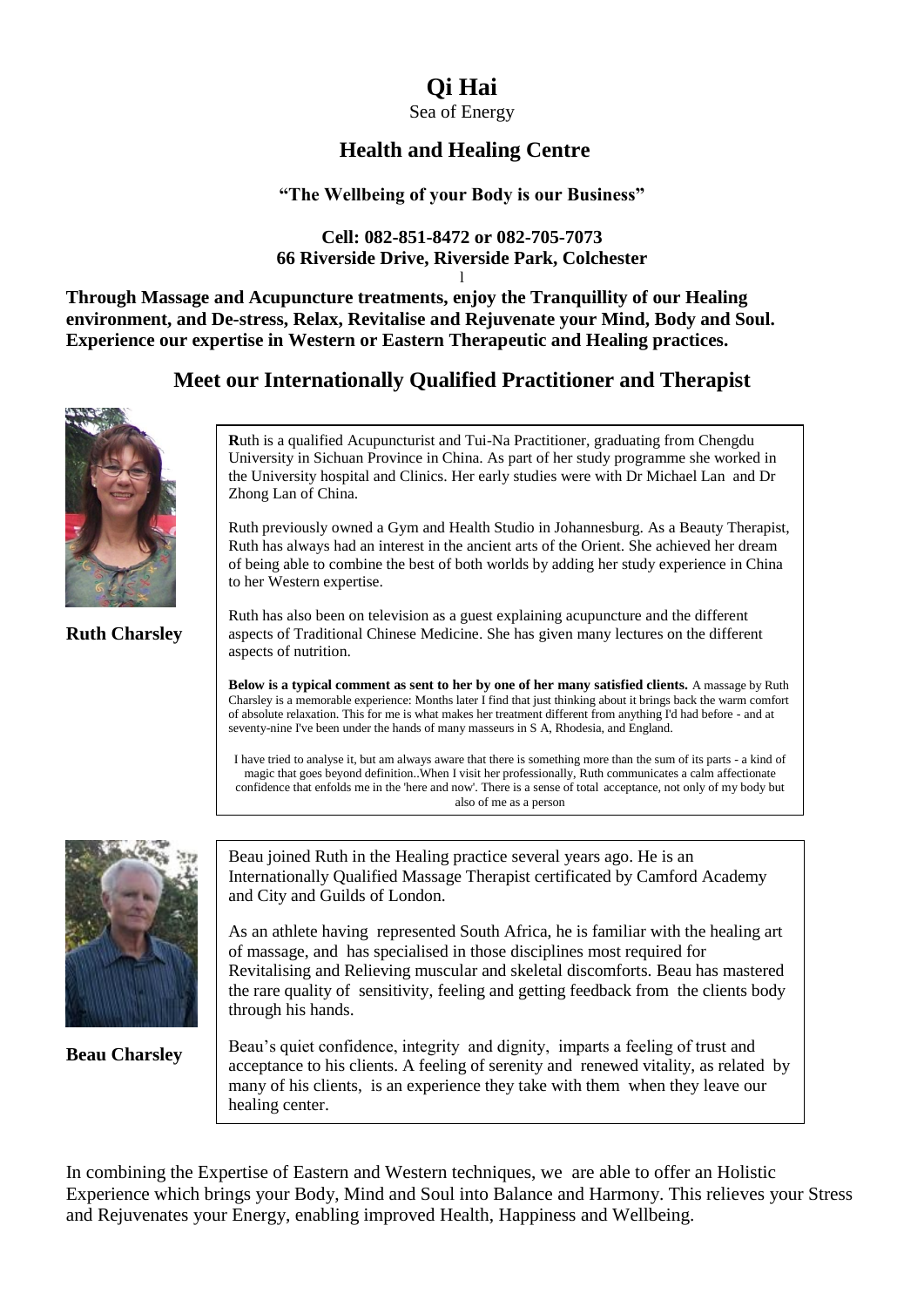#### **HEALING THERAPIES**

**Tui-Na Massage (Chinese Medical Massage) -** Originating in China, Tui-Na is the oldest known system of massage. This massage technique is an organised and systematically developed form of bodywork, based on the same traditional Chinese theory of meridian pathways.(Qi or Energy channels) Tui-Na methods includes the use of hand and arm techniques to massage the soft tissue (muscles and tendons) of the body, while at the same time stimulating specific acupuncture points so as to directly affect the flow of Qi or Energy

It is an Holistic approach to treating a variety of conditions. It gives you a positive feeling of wellbeing

**Swedish Massage -** Aromatic or unscented oils are used to massage the superficial layers of the muscles to improve Physical and Mental health. Active or passive movement of the joints may form part of the massage.

#### **Benefits**

Relaxing and Rejuvenating Improved Blood Circulation Decreased Stress and Muscle Tension Lymph Drainage Improved Sense of Wellbeing.

**Aromatherapy -** This type of massage blends two highly important Senses, combining our Caring and Beneficial Massage with the aromas of blended Essential oils, positively influencing Mind and Body. Gently, Relaxing and Rejuvenating.

**Reflexology -** A deeply Relaxing therapy which stimulates the circulatory and lymphatic systems, enabling one to stay Healthy. These Reflexes trigger physiological changes enabling the Body and Mind to Heal.

**Acupuncture –** An external therapy which is used to treat diseases and discomforts. It stimulates the body and activates the regulating function, which rectifies disturbance and dysfunction of certain organs in the body. It is used to bring the body systems back into their correct Natural Balance, and Harmony, in both physical and mental levels.

Acupuncture is increasingly being used in the West for treatment of pain as well as many other ailments.

### **Facial Rejuvination**

**Gua Sha Rejuvination Facial -** This is a Chinese System which focuses on fine lines and wrinkles. It is a NON-SURGICAL therapy.

Starting this treatment with a basic Facial, which includes a face, neck and shoulder massage in preparation for the experience of a more beautiful skin. A special Scraping instrument or Gua Sha tool is used by our Practitioner to smooth out fine lines, enhancing the Qi or energy balance in the skin. The treatment is not at all painful in any way but Deeply Relaxing, leaving your skin Stimulated, with a Healthy Glow.

**Facial Rejuvenation using Acupuncture:** This method is highly effective. Needles are inserted in special acupuncture points as well as on the body to enhance and rejuvenate the face as well as balance the organs of the body. It is non-invasive and pain free.